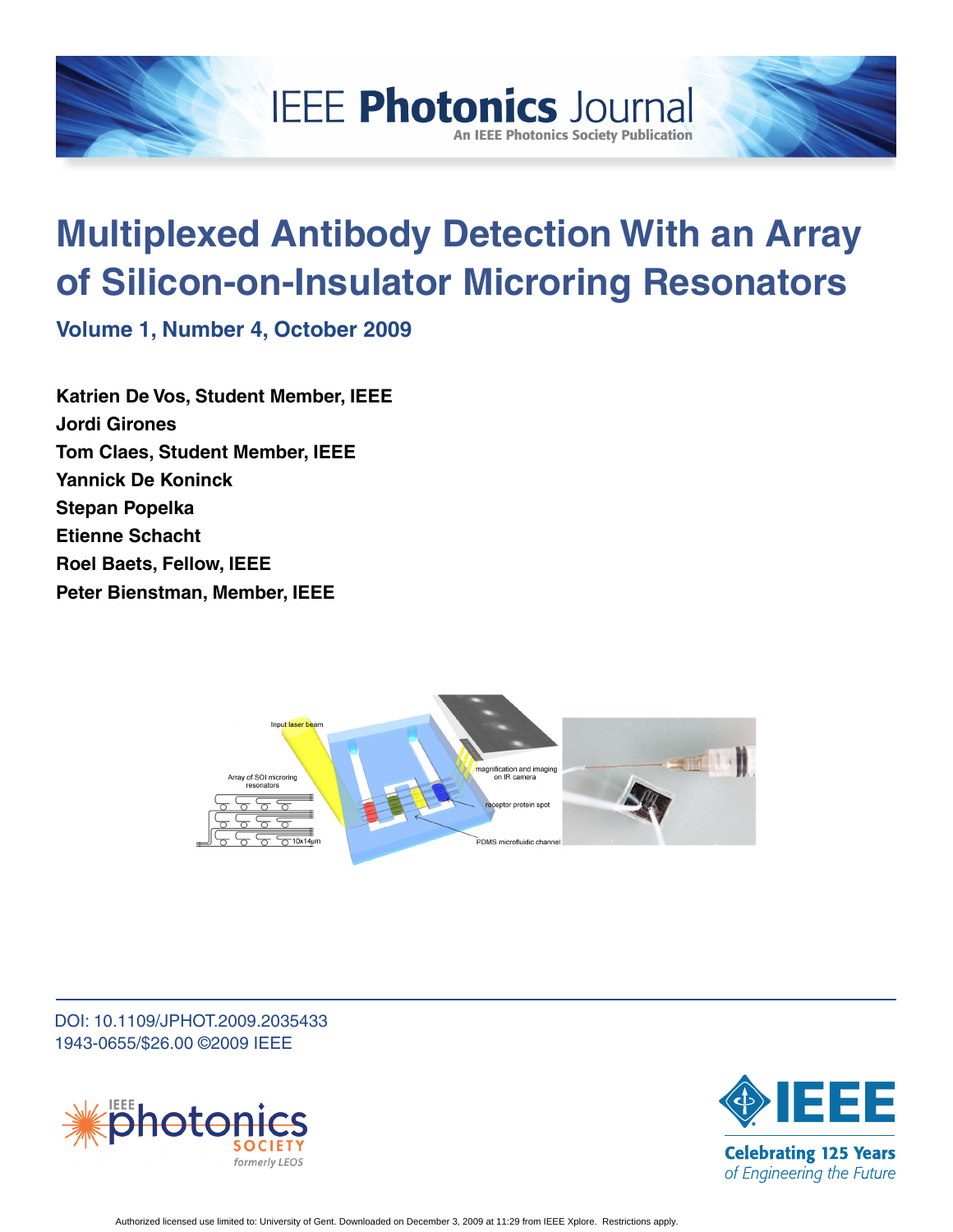# Multiplexed Antibody Detection With an Array of Silicon-on-Insulator Microring Resonators

#### Katrien De Vos,<sup>1</sup> Student Member, IEEE, Jordi Girones,<sup>2</sup> Tom Claes,<sup>1</sup> Student Member, IEEE, Yannick De Koninck,<sup>1</sup> Stepan Popelka,<sup>2</sup> Etienne Schacht,<sup>2</sup> Roel Baets,<sup>1</sup> Fellow, IEEE, and Peter Bienstman,<sup>1</sup> Member, IEEE

<sup>1</sup> Photonics Research Group, Department of Information Technology, Ghent University-IMEC, Ghent University, 9000 Gent Belgium<br><sup>2</sup>Polymer Chemistry and Biomaterials Research Group, Department of Organic Chemistry, Ghent University, 9000 Gent Belgium

> DOI: 10.1109/JPHOT.2009.2035433 1943-0655/\$26.00 © 2009 IEEE

Manuscript received September 22, 2009; revised October 18, 2009. First published Online October 22, 2009. Current version published November 13, 2009. This work supported in part by Ghent University under the GOA Project B/05958/01 and in part by IAP 6-10 Photonics@BE. The work of K. De Vos and T. Claes was supported by the Flemish Institute for the Promotion of Innovation through Science and Technology (IWT) under a specialization grant. Corresponding author: K. De Vos (e-mail: Katrien. Devos@intec.ugent.be).

Abstract: Optical cavities are considered promising devices for biosensing to satisfy the high demands of the growing proteomics market. We present a prototype sensor for multiplexed label-free monitoring of biomolecular interactions based on an array of three-by-four silicon-oninsulator microring resonators fabricated by standard complementary metal–oxide semicondutor (CMOS) technology. Parallel readout was performed with an infrared camera. We have demonstrated the simultaneous detection of several model antibodies in a highly specific way. For that, we integrated the optical chip with low-temperature polydimethylsiloxane (PDMS) packaging, enabling excellent compatibility with the receptor molecules. We obtain a very selective biomolecular interaction by grafting a 2.5-nm poly(ethylene glycol) layer to the silicon. Using silicon on insulator as the material platform offers high sensitivity through miniaturization and low-cost mass fabrication through standard CMOS technology steps. The sensors in this interrogation method are able to detect 3.4  $pg/mm^2$  of a protein overlayer or a theoretical total mass of about 74 ag. For this novel lab on a chip, the fabrication, chemistry, readout, and packaging are developed to be scalable to detect hundreds of affinity interactions within several minutes.

Index Terms: Silicon nanophotonics, biosensors, waveguides, resonators, microfluidics, label-free.

# 1. Introduction

Label-free monitoring of biomolecular interactions has become of major importance for the emerging proteomics field. While labeled detection methods can be sensitive down to singlemolecule detection [1], labels can structurally and functionally alter the assay and the labeling process is labor intensive and costly. Quantification is difficult since the bias label intensity level is dependent on all working conditions [2]. High throughput and high sensitivity are key requirements for label-free biosensors in actual application areas [3]. Biosensors are integrated on an optical chip in various configurations, in order to overcome the limited multiplex possibilities and poor intrinsic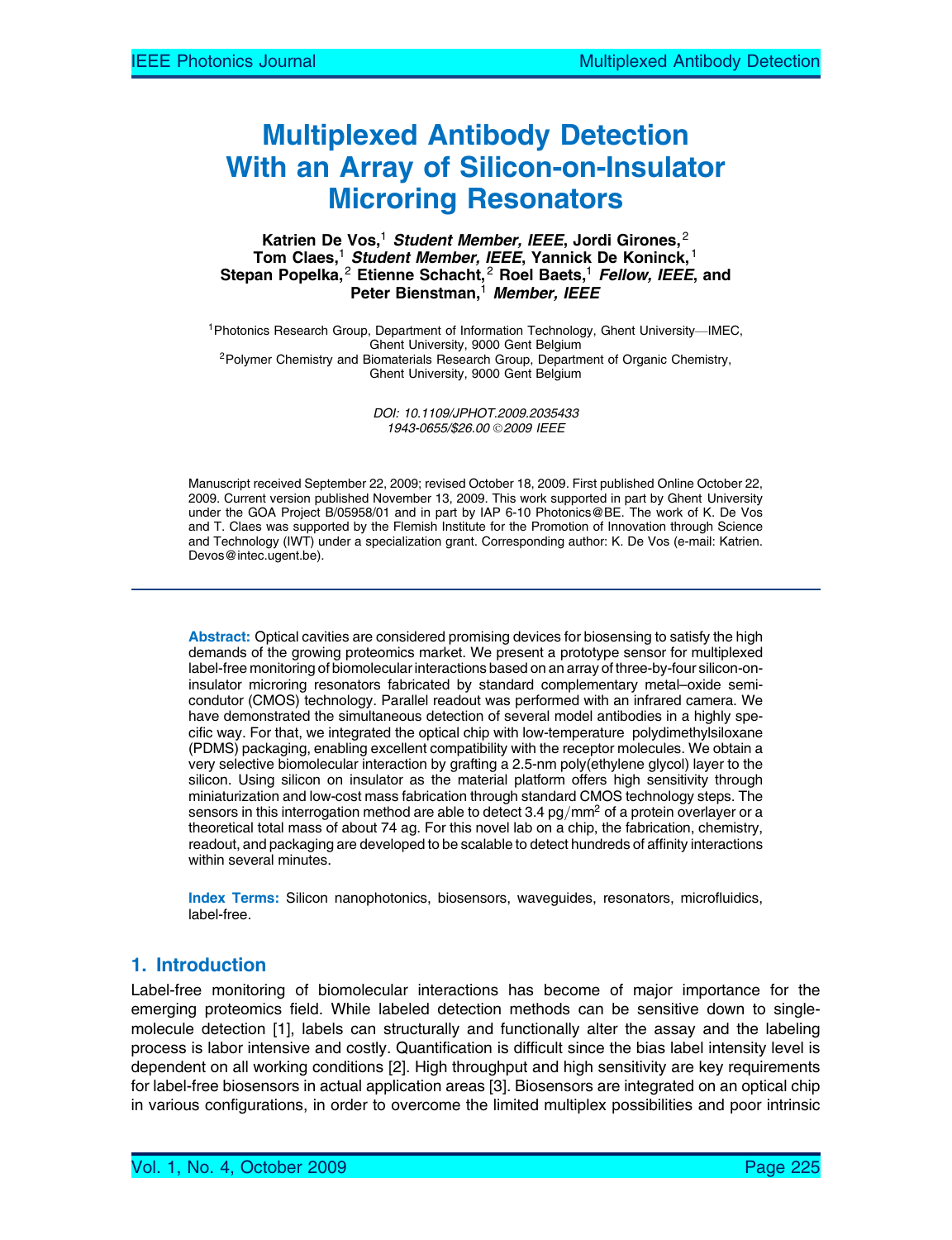sensitivity of commercially available label-free systems (interferometers [4], [5], gratings [6], [7], plasmonic nanostructures [8] etc.). Optical resonators are considered to be very promising to obtain high sensitivities [9], [10]. Molecular interaction in the near vicinity of an optical cavity changes the refractive index locally, which results in a change of the effective refractive index of the resonant mode, and hence in a resonance wavelength shift. Unlike interferometers, the sensor response does not decrease with decreasing sensor area. The smaller the cavity, the fewer molecules needed to cover the entire surface, while the sensor response does not decrease. This makes optical cavities sensitive to very small amounts of analytes which can be a crucial advantage in some sample-limited applications.

Planar microring resonators are promising implementations of optical cavities for biosensing, because of the mass production possibilities using replica molding or photolithography. Chao et al. [11] showed biomolecular detection with planar polymer microring resonators, fabricated by a direct imprinting technique, with a detection limit of 250 pg/mm<sup>2</sup>. Xu et al. [12] used folded waveguide ring resonators to extend the cavity and increase the Q-factor for higher resolution. They obtain a detection limit of 3 pg/mm<sup>2</sup> or 5-fg total mass. Recently Ramachandran *et al.* [13] applied a planar glass-based microring array in which five microrings were sequentially scanned for rapid molecular detection. In contrast to glasses or polymers, silicon on insulator (SOI) as a material system allows the reuse of standard high-quality CMOS processing facilities, in particular 193-nm lithography. In addition, SOI has a very high refractive index contrast, hence light is highly confined in submicrometer structures and all devices are considerably reduced in size. For example, a single SOI ring resonator used in this study fits on a 10  $\times$  14  $\mu$ m<sup>2</sup> area. As a biosensor it benefits from this dimensional advantage twice: as stated before it is sensitive to very small amounts of affinity trapped molecules and allows high-density integration on a single chip. However, targeted deposition of receptor molecules on micrometer-sized sensors is a challenging fluidic problem that might ask for novel concepts. Commercial tools exist to spot proteins down to 5- $\mu$ m spot size (for example Bioforce Nanospotter), although they have not been widely used so far. The combination of low-cost fabrication and high sensitivity through small dimensions makes SOI a good candidate for disposable biosensor chips.

The quality of a biosensor critically depends on the properties of the chemical surface modification. Protein detection in complex serums requires a highly selective and dense surface functionalization. The interfacial layer has to allow immobilization of receptor molecules and at the same time effectively block non-specific interactions with the macromolecular components of the analyzed sample.

This work demonstrates multiplexed antibody detection with microring resonators integrated on an optical chip. For that we designed an array of three by four SOI ring resonators and developed a measurement system for parallel readout with an infrared camera (see Section 2). The chip is packaged with PDMS microfluidics (Section 3). A monolayer of heterobifunctional poly(ethylene glycol) (PEG) is end-grafted on the SOI chip, providing a stable, reactive and non-fouling coating (see Section 4). Different receptor molecules are covalently linked to different ring resonators by means of spotting (see Section 4). Sensing results are presented in Section 5. In this unique combination of techniques all processes are scalable to high throughput, which makes this platform for disposable chips suitable to be integrated with lab-on-a-chip applications.

## 2. SOI Microring Array: Chip Design, Readout and Detection Limit

#### 2.1. Chip Layout and Setup

The chip layout and optical setup are illustrated in Fig. 1. Four rings are connected to one common input waveguide, each of them having a dedicated drop signal port. Three of these fourring series are placed independently next to other. The three input waveguides are simultaneously addressed through vertical grating couplers [14] with a 2-mm-wide collimated beam from a tunable laser source. The output signals of the ring resonators are near-vertically coupled to free space by means of integrated grating couplers and are imaged with an infrared camera. The resonators in series differ by 30 nm in circumference to avoid spectral overlap of resonances. Each resonator has a free spectral range (FSR) of 15 nm and occupies about 150 pm. Up to 20 ring resonators can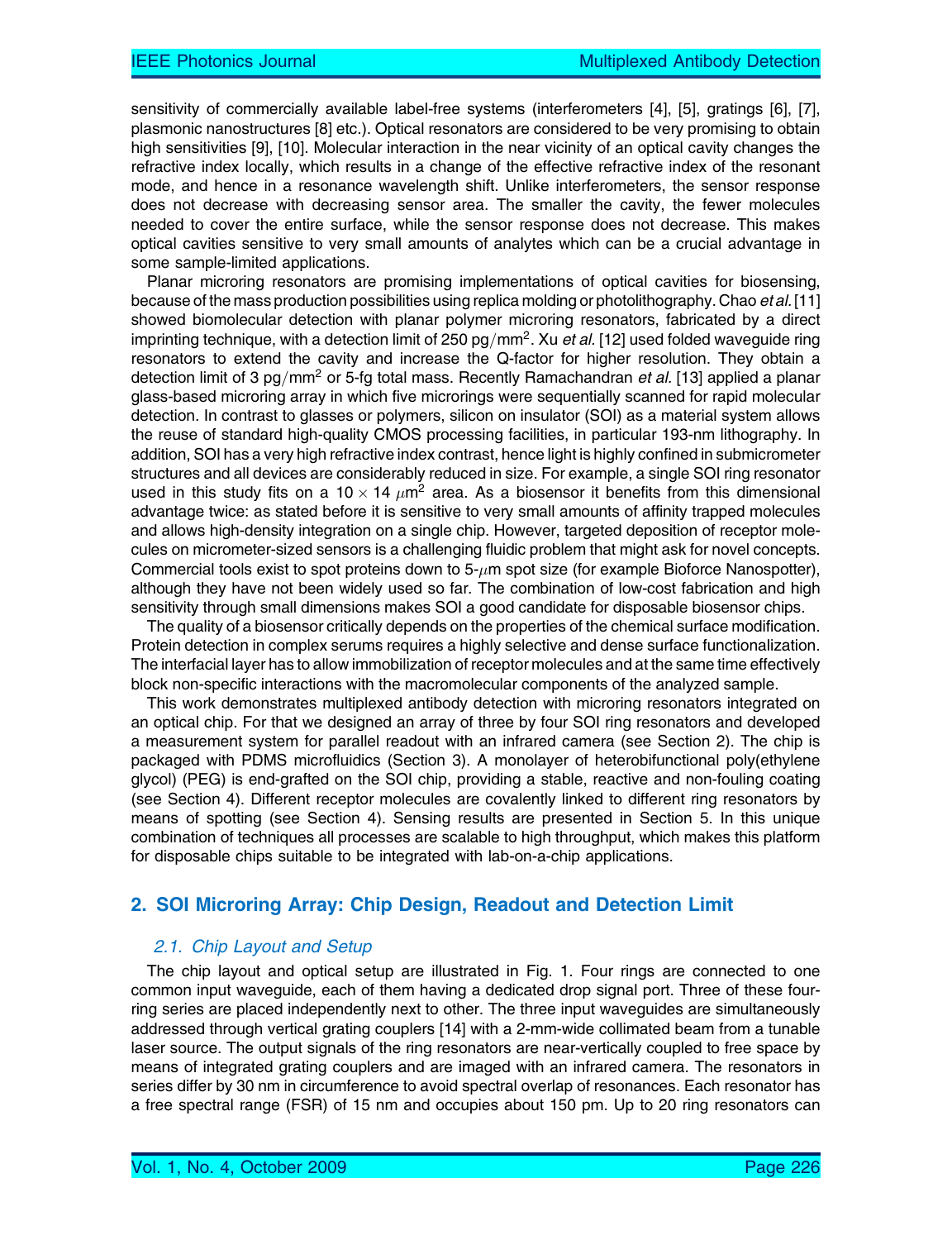

Fig. 1. Illustration of the biosensor platform (not to scale).

be placed in series. The cavities will resonate independently and with similar intensity, and they have about 0.5-nm space to shift during sensing. The drop signals can be collected on one bus waveguide as well, after which the individual signals have to be resolved mathematically from dropor pass port. This would further decrease the footprint but would not fundamentally alter the results presented here.

The shallow etched gratings are part of the chip design and have maximal coupling efficiency of 31% at 1.55- $\mu$ m wavelength (40-nm 1-dB bandwidth) for 10° off-vertical coupling angle. Because the bandwidth of the grating couplers is larger than the FSR of the resonators, the grating couplers do not limit the number of resonators placed in series. We do not use space consuming fiber-to-chip coupling. However, the imaging setup is not part of the sensor itself as is usually the case in freespace label-free sensors. This way the optical setup allows for very high alignment tolerances and forms no limitation for high-throughput sensing.

A SANTEC TSL-510 tunable laser was used as a light source. The transmitted light was detected by a XenICs XEVA infrared camera. Input power was chosen so that the intensity of the resonance peaks corresponds to the pixel saturation level to obtain a maximum signal-to-noise ratio. We developed software that captures an image for every wavelength step and stores the maximum intensity values within each dedicated area that overlaps with an output grating coupler spot. Hence, only one number per wavelength and per sensor is stored to avoid memory saturation when scaling the system to large sensor arrays. Postprocessing (fitting of the spectra and tracking of the peaks over time) is automated with MATLAB. The chip was placed on a temperature-stabilized chuck, to avoid drift of the signal, although the signal of a reference sensor can be used to compensate for environmental drift as well. The sample liquids were pumped with a Harvard syringe pump at 5- $\mu$ I/min flow rate.

The SOI wafers are processed using 193-nm-deep UV lithography and dry etching. The high refractive index contrast enables design of compact and high-density circuits. However, this sets high demands for the fabrication technology, since the spectral characteristics of nano- and microdevices are extremely sensitive to dimensional variations down to a few nanometers. Advanced CMOS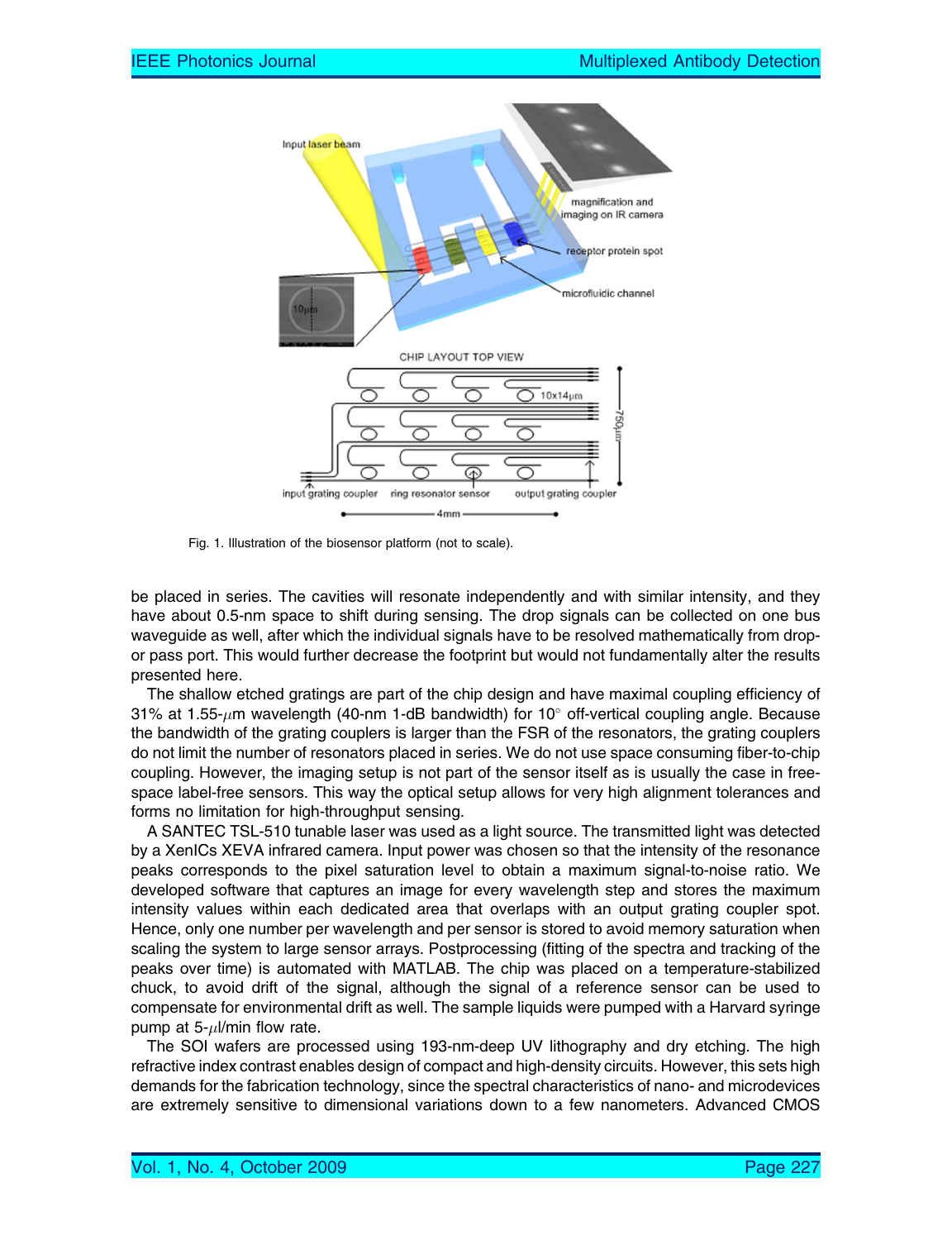

Fig. 2. Comparison between theoretical and experimental response of the resonance wavelength shift to the thickness of SiO<sub>2</sub> overlayer.

fabrication processes are adapted for fabrication of photonics circuits to obtain such high resolution and extreme stability [15].

#### 2.2. Detection Limit

The minimal detectable environmental refractive index change or the detection limit, is determined as the ratio of the minimal resolvable wavelength shift  $\Delta\lambda_{\sf min}$  and the sensitivity, the wavelength shift per environmental refractive index change [16]. The refractive index change of the environment can be due to a bulk refractive index change, or an index change near the sensor surface due to biomolecular interaction. The numerator and the denominator of the detection limit definition are discussed, with reflection on our system, in the following paragraphs.

To estimate the sensitivity for interaction near the sensor surface, a simple model of a layer surrounding the waveguides at three sides with constant refractive index and increasing thickness is commonly used [17]. The resonance wavelength shift is

$$
\Delta\lambda = \frac{\Delta n_{\text{eff}}\lambda_0}{n_g} \tag{1}
$$

taking first-order dispersion into account.  $\Delta n_{\rm eff}$  is the effective index change of the resonating mode,  $\lambda_0$  the initial resonance wavelength and  $n_q$  the group index. We simulate the effective index change  $\Delta n_{\rm eff}$ , using vectorial mode solver software Fimmwave, and calculate the corresponding resonance wavelength shift with formula (1). To verify formula and simulations, we deposited thin layers of  $SiO<sub>2</sub>$ on ring resonator sensors and measured the wavelength shift. Fig. 2 shows good correspondence between simulations and experiment. The simulation parameters, thickness and refractive index of the deposited layers, were determined with a M-2000FI Spectroscopic Ellipsometer (J.A. Woollam) on flat simultaneously treated surfaces. Sidewall layer thickness was determined by focused ion beam (FIB) cross-sectional examination of the waveguides. Four rings with different radii were measured for each data point. Average and standard deviation, although very small, are indicated. As expected, the shift does not vary with the ring radius. Sensing with TM polarized light is 1.5 times more sensitive for thin layers, but the grating coupler design for these experiments was optimized for TE polarization.

The detection resolution, the minimal resolvable wavelength shift  $\Delta\lambda_{\sf min}$ , depends on the shape of the resonance spectrum and on the detection method. As for the shape, Hu et al. [18] showed the resolution to be primarily dependent on the Q-factor and, to a lesser degree, to the extinction, as long as it exceeds 15 dB. The resonance spectrum of the racetrack resonators is shown in Fig. 3 (design parameters: radius 5  $\mu$ m, coupling straight sections 2  $\mu$ m, waveguide dimensions 450  $\times$ 220 nm and coupling gap widths 160 nm). Q-factor and extinction are determined after fitting to a Lorentzian: full width at half maximum  $=$  74 pm, Q-factor  $=$  20 877, and drop extinction  $=$  16 dB.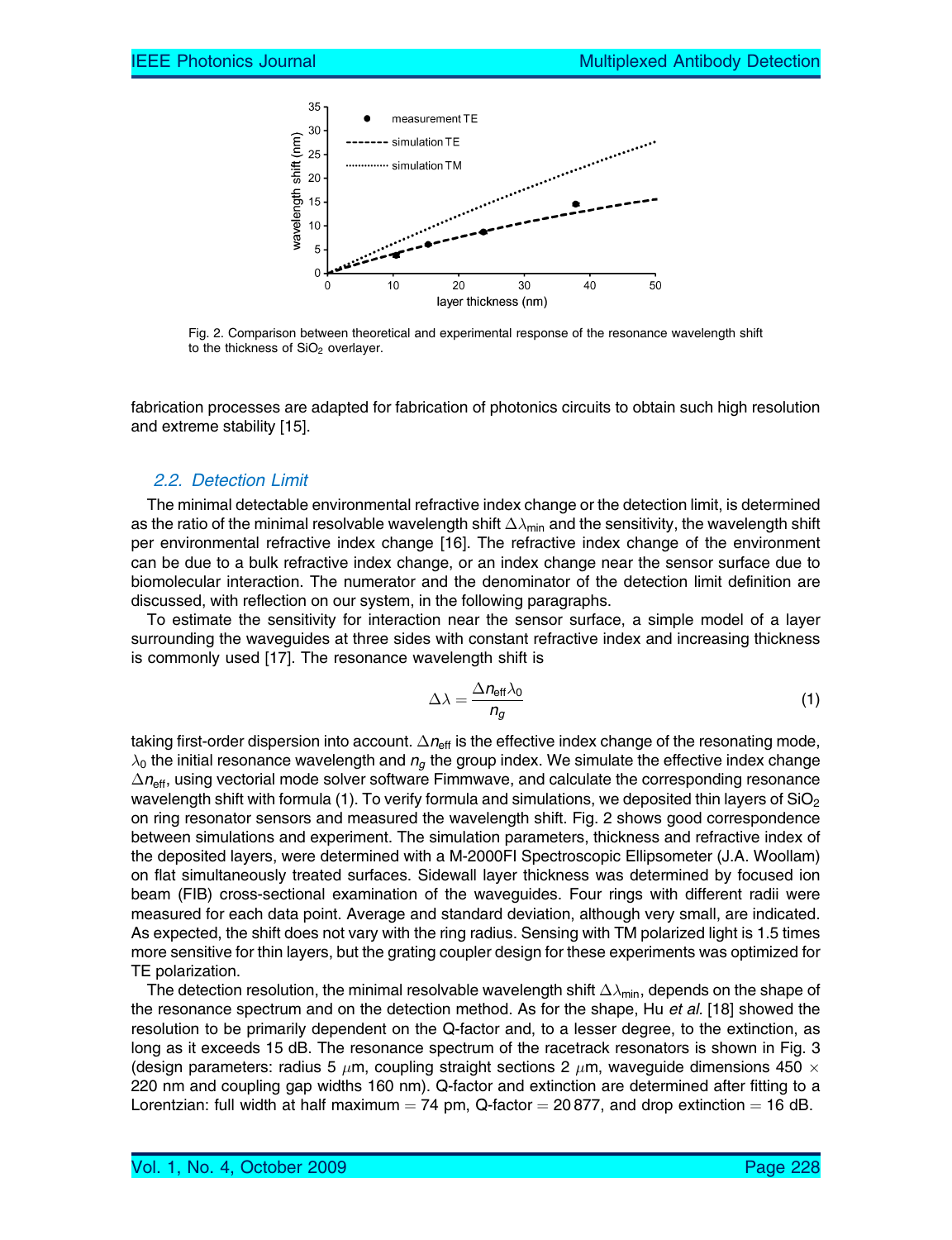

Fig. 3. Spectrum on a drop port of a racetrack resonator, measured with IR camera. Wavelength step: 5 pm. Full width at half maximum: 74 pm, Q-factor = 20 877. Extinction: 16 dB.

The detection method influences  $\Delta\lambda_{\sf min}$  through noise and measurement resolution. Our detection system: wavelength interrogation detection with an infrared camera, is dominated by intensity noise: quantization noise, light source intensity fluctuations and mechanical variations in the coupling (although partly cancelled out by tracking the pixel with maximum intensity). Spectral noise due to temperature fluctuations is suppressed by placing the entire chip and fluidics on a temperature stabilized chuck. Our chosen wavelength step of 5 pm is a compromise between high accuracy and reasonable scan speed (one measurement of the entire array per minute).

In order to calculate  $\Delta\lambda_{\sf min}$  we use a method similar to the method described by Hu *et al.* [18] and by Claes et al. [19]. Starting from an analytical spectrum with the measured parameters of Fig. 3, we perform a Monte Carlo analysis by adding 1000 different instantiation of Gaussian noise to the spectrum and fitting the resonance.  $\Delta\lambda_{\sf min}$  is then calculated as

$$
\Delta \lambda_{\text{min}} = \sqrt{\frac{\sum (\lambda_{\text{fitted resonance}} - \lambda_{\text{theoretical resonance}})^2}{N}}, \text{ $N$ the number of iterations.}
$$

A different approach that only requires measured data to determine  $\Delta\lambda_{\sf min}$ , is to start from the assumption that the actual resonance wavelength is normally distributed with its mean equal to the fitted wavelength and its standard deviation equal to half of the 68.28% confidence interval of the fitted wavelength. Half of the 68.28% confidence interval can than serve as a measure for the minimal resolvable wavelength shift. For the sake of comparison we determined  $\Delta\lambda_{\sf min}$  with both methods and found the results to be in good agreement (see Fig. 4).

To determine the noise of the detection system, the output intensity was measured a large number of times at constant wavelength and constant input power. This was done for a set of input powers to obtain the noise for the full dynamic range of the camera. The intensity noise was then determined as the standard deviation of the normalized power. The same definition was used for the noise in the simulations. Over the dynamic range of the camera, the noise variance ranged from  $3 * 10^{-4}$  to  $4 * 10^{-4}$ . From graph 4 the minimal resolvable wavelength shift for our chip design and detection method is determined to be 0.4 pm.

For this  $\Delta\lambda_{\sf min}$ , a layer with average optical thickness of 2.5 pm can be detected (after simulation of the sensitivity with appropriate indices for the optical model of the biolayers: 1.311 water index and 1.45 biolayer index). If the density is approximated as  $1.33$  g/cm<sup>3</sup> [17], this indicates a molecular layer of approximately 74 ag can be detected, or  $3.4\text{-}pg/mm^2$  mass loading. This corresponds to about 670 molecules of 66-kDa molecular weight.

Previously we reported 10-ng/ml avidin concentration detection limit with SOI microring resonators [20]. With the same receptor molecule coating, with optimized ring resonator design, camera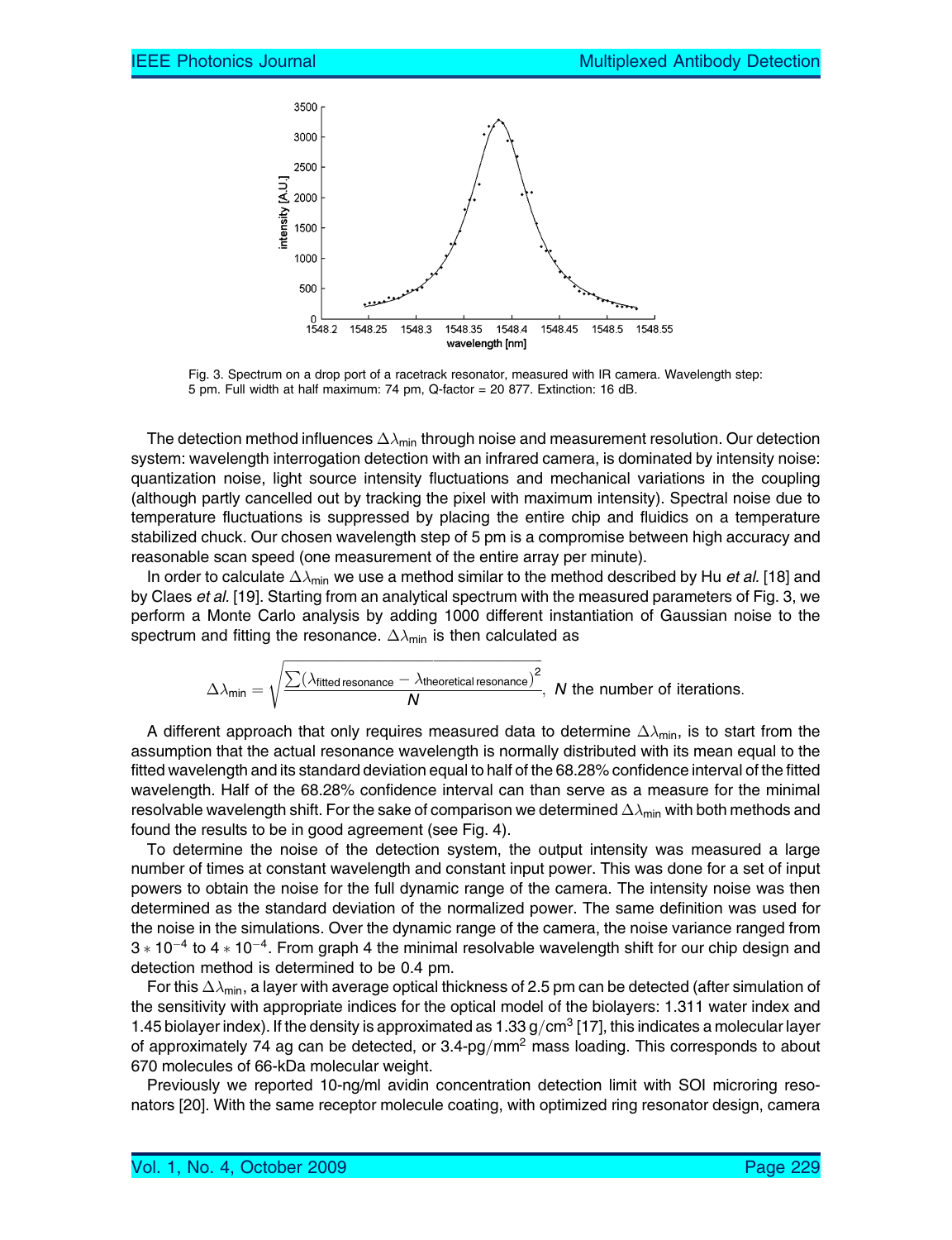

Fig. 4. Minimal detectable wavelength shift  $\Delta\lambda_{\sf min}$  versus equipment noise (defined as the variance of the normalized intensity).

readout and accuracy model, the concentration detection limit is for this system is 3 ng/ml. However, the concentration detection limit also depends on receptor molecule density and flow conditions and has to be determined experimentally for various molecular binding pairs. Moreover, a shift equal to  $\Delta\lambda_{\sf min}$ , does not necessarily originate from a molecular interaction. Caution has to be taken to eliminate all other influences on the resonance wavelength and assure the stability of the entire system (see also Section 5).

# 3. Microfluidics Packaging

Multiplexed and low-noise detection requires controlled sample delivery. With scalability in mind, different receptor molecules are spotted on the chip before the microfluidic channels are mounted. This is in contrast with the approach in which receptor molecules are coupled to the surface after bonding the channels. This requires a more complex channel network with multiple in- and outlets, especially for large sensor arrays. Our approach asks for a low-temperature bonding process during which no adhesive glue can be in contact with the receptor molecules on the SOI chip. A commonly used technique where both substrates are exposed to a short oxygen plasma treatment and bonded at higher temperature for permanent sealing can therefore not be used [21]. We use a stamp-andstick method to transfer the channels on the SOI chip without damaging the fragile receptor molecules. This principle has first been described by Satyanarayana et al. [22], we adapted this technique for our purpose.

200  $\times$  50  $\,\mu$ m $^{2}$  microfluidic channels are fabricated in PDMS by soft lithography. A 7- $\mu$ m-thick SU-8 glue layer is spincoated on a flat silicon substrate. The PDMS is given a short O2-plasma treatment to enhance adhesion to the glue. After that the PDMS microfluidics chip is stamped in the SU-8 glue layer, after which a thin layer of glue surrounds the channels. A too thick glue layer will clog the channels, a layer that is too thin will not be transferred to the PDMS. The PDMS channels are aligned to the SOI sensor array with a flip-chip bonder, both devices are brought into contact and the SU-8 glue is UV-cured for 2.5 min. Fig. 5 shows a picture of the finished disposable biosensor.

# 4. Surface Preparation

#### 4.1. Materials

Standard chemicals were purchased from Sigma-Aldrich and used as received, except (3-glycidyloxypropyl)-trimethoxysilane (GOPTS) that was distilled before use.  $\alpha$ -tertbutyl $o$ xycarbonylamino- $\omega$ -amino poly(ethylene glycol) (tBoc-DAPEG), MW 2950 was purchased from Rapp Polymere.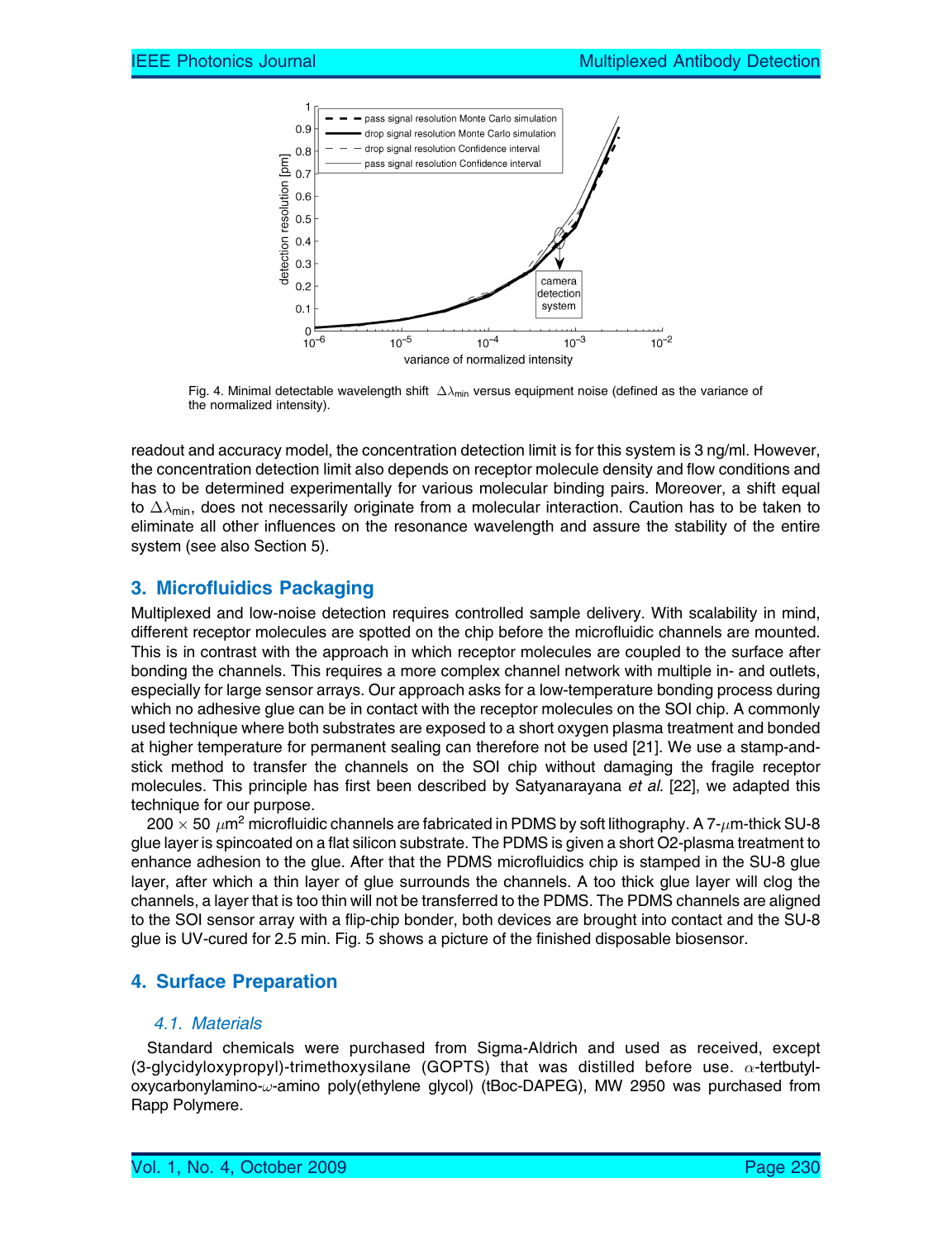

Fig. 5. SOI biosensor chip packaged with PDMS microfluidics.

Human immunoglobulin (Hu-IgG), human serum albumin (HSA), bovine serum albumin (BSA), and specific antibodies for Hu-IgG and HSA (in form of full antiserums developed in goats) were all acquired from Sigma-Aldrich.

Phosphate buffered saline (PBS; pH 7.4, 10-mM phosphate, 150-mM NaCl) was used as a running buffer.

## 4.2. Preparation of Functional PEG Coating and Immobilization of Proteins

The SOI chips were treated according to a procedure detailed and characterized elsewhere [23]. In brief, SOI chips were cleaned and modified with epoxysilane (GOPTS). Silanized chips were subsequently melt grafted with t-Boc-monoprotected DAPEG. Transducers with t-Boc-protected amino end groups were placed in a vacuum desiccator and stored until needed.

#### 4.3. Immobilization of Proteins on the SOI Surface

Cleavage of t-Boc protecting group from amino groups of PEG was carried out by immersing the chips in trifluoroacetic acid (TFA) for 10 minutes followed by rinsing with MilliQ water and sonication in acetone. For the initial biotin/avidin sensitivity test, direct biotinylation of the amino groups was conducted by immersing the transducers for 2 hr in 2-ml PBS buffer solution to which 100  $\mu$ l of a solution biotin-LC-NHS (Pierce) in DMF (4mg/ml) was added.

For the protein and biotin-NH<sub>2</sub> experiments (see Section 5), surface amino functions were converted into activated carboxylate groups according to the following procedure [24]: 40 mg of disuccinimidyl carbonate (DSC), 2mg of 4-dimethylamino pyridine (DMAP) and 60  $\mu$ l of dry triethylamine (TEA) were dissolved in 1 ml of dry DMF. Fifty  $\mu$ l of this solution was deposited on the surface of a sensor and covered with another one. The sandwich was then incubated for 4 hr under dry conditions. After the incubation period, chips were rinsed with methanol and blown dry with argon.

All proteins were spotted at 1-mg/ml concentration in PBS (pH 7.4) containing 10% glycerine to prevent spot evaporation and normalize spot size [25]. Minimal spot size of the BioDot spot tool is 300  $\mu$ m in diameter, but one column of racetrack resonators occupied about a 1-mm diameter, so that is what we aimed for. Samples were incubated in the fridge at  $4 \degree C$  overnight. Afterwards, samples were rinsed thoroughly with MilliQ water and PBS. The protein coupling coverage is not fully repeatable yet. The reaction scheme is illustrated in Fig. 6.

# 5. Biosensing Results

#### 5.1. Preparatory Tests: From Avidin to Antibody Detection

In recent published work we reported a single-microring SOI-based biosensor and demonstrated high response to avidin accumulation on a PEG-coated microring surface with immobilized biotin [19].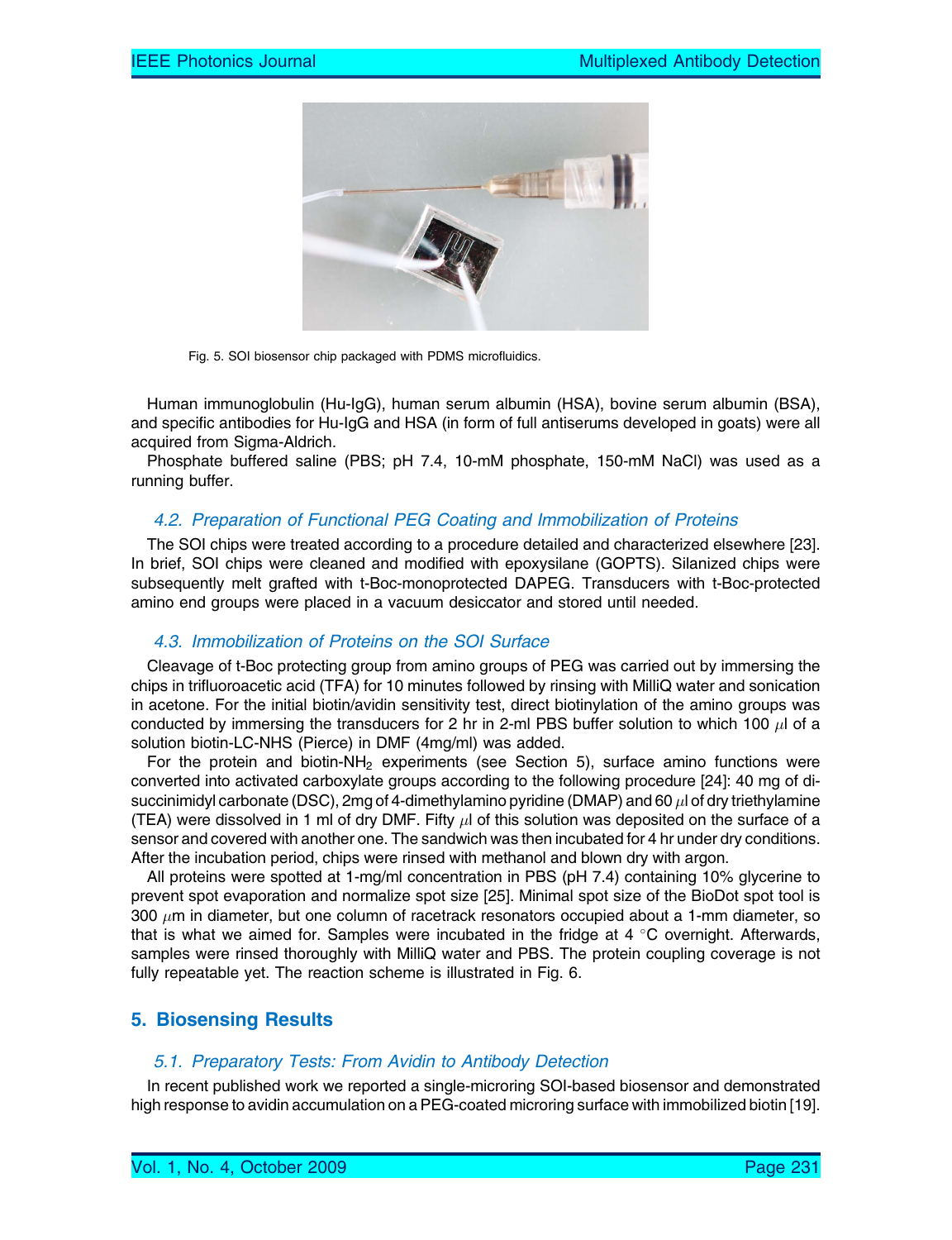

Coupling protocols

Fig. 6. Employed coupling protocols for immobilization of receptor molecules (biotin and proteins) on SOI microring resonators precoated with a functional PEG layer.

The same high-affinity biotin/avidin pair and PEG coating was applied here (see Fig. 6, coupling route 1) to verify the highly selective signal in complex body fluids (see Fig. 7, full line). After stabilizing the signal in PBS-diluted goat serum (1.9-mg/ml total protein concentration), a sample of the same serum fortified with 1.5 mg/ml of BSA was run through the system showing almost no response. After 1 hr, a sample fortified with 62  $\mu$ g/ml of avidin was analyzed. Within a few minutes a sharp wavelength shift was detected, which corroborates the high selectivity and sensitivity of the system.

To immobilize protein receptor molecules on the PEG-coated silicon sensor, the original coupling procedure for N-hydroxysuccinimidyl ester of biotin (biotin-NHS) had to be modified since proteins do not bear groups that could react directly with amino groups of the PEG coating. Before the coupling step, the amino end groups of the PEG coating were transformed to N-hydroxysuccinimidyl (see Fig. 6, coupling route 2). The efficiency of the second route was verified and compared to that of the first route using a derivative of biotin with a primary amino group (biotin- $NH<sub>2</sub>$ ). The avidin binding test revealed that the second route is somewhat less efficient (see Fig. 7, dashed line), probably due to partial hydrolysis of surface NHS-ester groups during the coupling step. Although not optimal yet, this result indicates the viability of the applied methodology.

#### 5.2. Multiplexed Protein Detection

The SOI chips with a PEG coating are modified according to coupling route 2 (see Fig. 6), packaged with microfluidics and placed in the optical setup. Fig. 8 shows the result of a proof-ofprinciple sensing experiment. Three different proteins are spotted on the resonators: Hu-IgG, HSA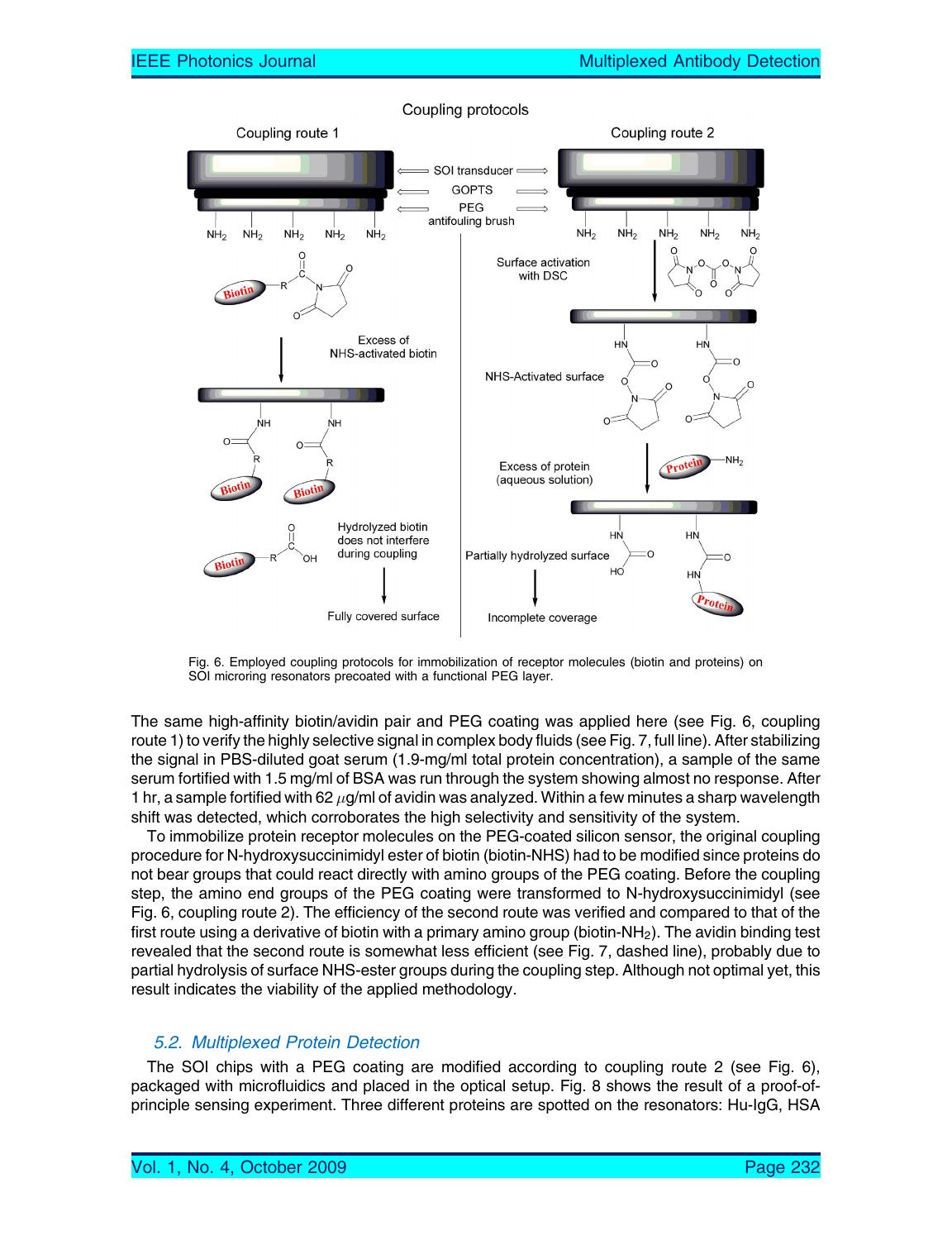

serumA: dilluted goat serum (1.9mg/ml protein concentration) serumB: 1.5mg/ml BSA in serumA serumC: 62µg/ml avidin in serumA

Fig. 7. Preparatory test: Biotin-NHS versus biotin-NH<sub>2</sub> as model receptor molecules.



Fig. 8. Experiment with three different recepto molecules spotted on the SOI chip: Hu-IgG, HSA, and BSA. PBS was introduced first to establish the reference. After that, two serums were successively pumped over the sensors. The first serum contained 128  $\mu$ g/ml anti-Hu-IgG and 1.9 mg/ml other proteins, and the second serum contained 82.6  $\mu$ g/ml anti-HSA and 1.5 mg/ml other proteins. The resonators spotted with the complementary proteins responded sharply, while the response of the other resonators remained low.

and BSA. The fourth column of resonators was left for reference. First, PBS was pumped over the sensors to set the reference wavelength. After that, two diluted body fluids are successively pumped through the channels; goat serum with 128-µg/ml polyclonal anti-Hu-IgG (1.9-mg/ml total protein concentration) and goat serum with 82.6-µg/ml polyclonal anti-HSA (1.5-mg/ml total protein concentration). All dilutions are made with  $\text{PBS} + 0.1\%$  Tween. Notice the high concentration of non-specific proteins versus the low concentration of the specific antibodies in the serum. When the first serum is introduced, a sharp signal rise was measured for the three resonators covered with Hu-IgG. The other nine resonators barely responded, proving the absence of anti-HSA and anti-BSA in the first serum. Upon introducing the second serum, the signal of the resonators covered with HSA rises sharply, while the other signals remain constant. This indicates the presence of anti-HSA in the second serum and the absence of anti-Hu-IgG and anti-BSA. The non-specific background signal is extremely low. No difference in background signal was detected between the reference sensors and the sensors covered with BSA.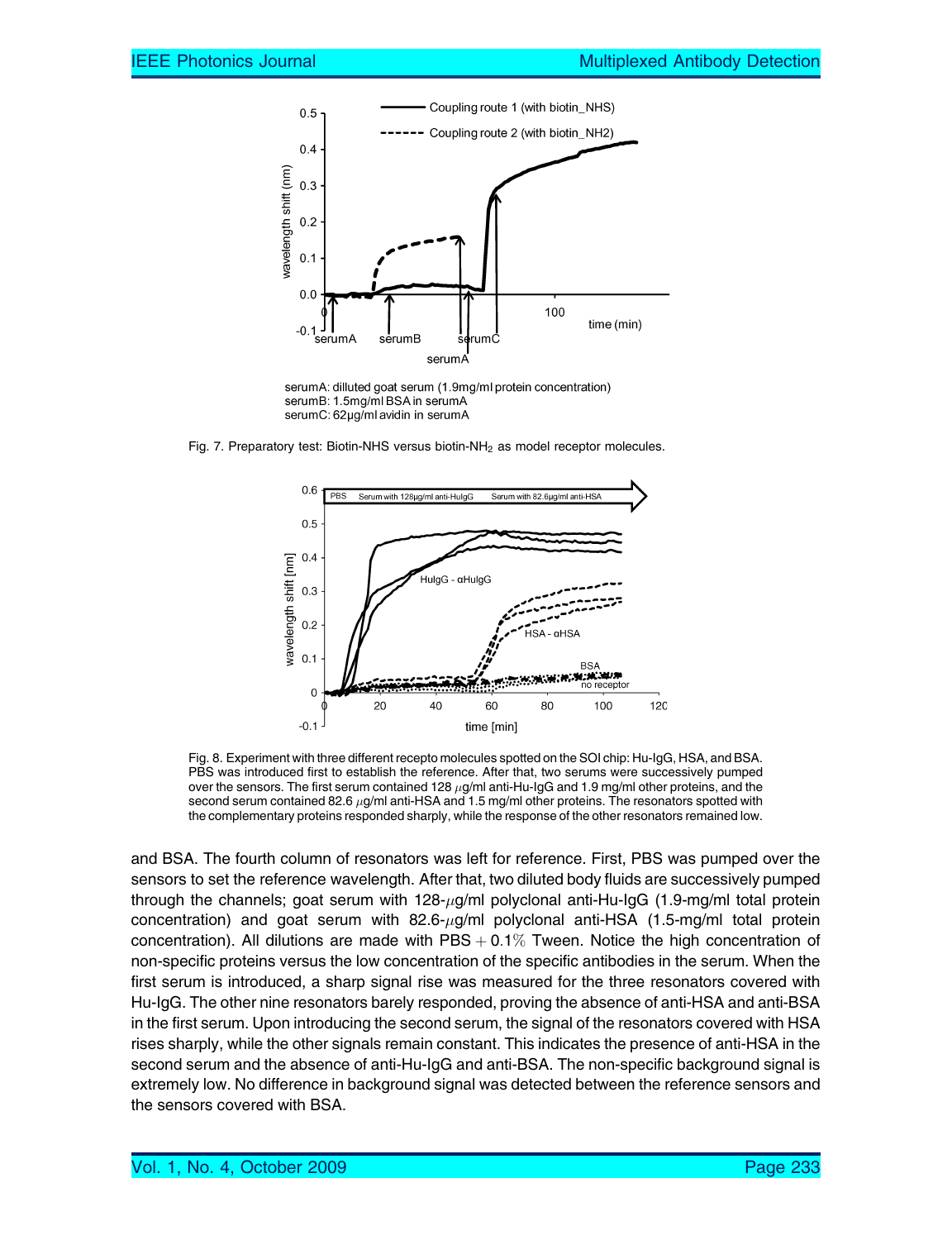The variation between equally covered sensor signals is mainly due to a slight difference in receptor coverage. Intra-chip variations in waveguide width are very small  $($  1 nm) and account for less than 3-pm variation in response between different sensors. Wavelength shifts due to temperature variations are avoided by place the entire chip on a temperature-stabilizing chuck. A small part of the shift is due to the difference in refractive index of the diluted serums versus PBS. This difference is estimated 2.6  $\times$  10 $^{-4}$  for the serum with 1.5-mg/ml protein concentration [17], which corresponds to a shift of 15 pm. The reference signals, both from the BSA sensors and the receptor molecule-free sensors, can be subtracted from the positive signals. This way the non-specific interaction signal and the bulk refractive index signal are eliminated and we obtain the net shift due to specific binding.

#### 6. Conclusion

We demonstrated multiplexed antibody detection in complex samples with an array of three by four SOI microring resonators. All parts of the platform were designed for parallel high-throughput molecular detection. A thin hydrophilic PEG coating serves as intermediate surface layer for two purposes: covalent binding of the receptor proteins and keeping the background signal from nonspecific interactions with macromolecular sample components very low. Further optimization of the coupling conditions is likely to increase the receptor density. A stamp-and-stick bonding technique for the aligned microfluidics packaging was used; this offers excellent compatibility with the spotted receptor proteins. Parallel readout of the sensors was obtained by imaging the output signals that are vertically deflected from the chip by means of integrated grating couplers. The software for automated signal capturing and processing is optimized toward low memory usage so that there are no limitations for readout of larger arrays. The entire platform was optimized for high-throughput sample analysis with high sensitivity for disposable lab-on-a-chip devices.

#### Acknowledgment

The authors thank ePIXfab (www.epixfab.eu) for the fabrication of the SOI devices.

#### References

- [1] W. E. Moerner, "New directions in single-molecule imaging and analysis," Proc. Nat. Acad. Sci., vol. 104, no. 31, pp. 12 596–12 602, Sep. 2007.
- [2] X. Yu, D. Xu, and Q. Cheng, "Label-free detection methods for protein microarrays," Proteomics, vol. 6, no. 20, pp. 5493–5503, Oct. 2006.
- [3] A. J. Qavi, A. L. Washburn, J. Y. Byeon, and R. C. Bailey, "Label-free technologies for quantitative multiparameter biological analysis," Anal. Bioanal. Chem., vol. 394, no. 1, pp. 121-135, May 2009.
- [4] A. Ymeti, J. Greve, P. V. Lambeck, T. Wink, S. W. F. M. van Hövell, T. A. M. Beumer, R. Wijn, R. G. Heideman, V. Subramaniam, and J. S. Kanger, "Fast, ultrasensitive virus detection using a young interferometer sensor," Nano Lett., vol. 7, no. 2, pp. 394–397, Feb. 2007.
- [5] L. M. Lechuga, K. Zinoviev, L. Fernandez, J. Elizalde, O. E. Hidalgo, and C. Dominguez, "Biosensing microsystem platforms based on the integration of Si Mach-Zehnder interferometer, microfluidics and grating couplers," Proc. SPIE, vol. 7220, p. 722 00L, 2009.
- [6] X. Wei, C. Kang, G. Rong, S. T. Retterer, and S. M. Weiss, "Porous silicon waveguide with integrated grating coupler for DNA sensing," Proc. SPIE, vol. 7167, p. 716 70C, 2009.
- [7] S. Grego and B. R. Stoner, "Wavelength interrogation of optical waveguide biosensors in the input grating coupler configuration," Proc. SPIE, vol. 7218, p. 721 81A, 2009.
- [8] P. P. P. Debackere, S. Scheerlinck, P. Bienstman, and R. Baets, "Surface plasmon interferometer in silicon-oninsulator: Novel concept for an integrated biosensor," Opt. Express, vol. 14, no. 16, pp. 7063-7072, Aug. 2006.
- [9] F. Vollmer and S. Arnold, "Whispering-gallery-mode biosensing: Label-free detection down to single molecules," Nat. Methods, vol. 5, no. 7, pp. 591–596, Jul. 2008.
- [10] A. M. Armani, R. K. Kulkarni, S. E. Fraser, R. C. Flagan, and K. J. Vahala, "Label-free, single-molecule detection with optical microcavities," Science, vol. 317, no. 5839, pp. 783–787, Aug. 2007.
- [11] C. Y. Chao and L. J. Guo, "Polymer microring resonators for biochemical sensing applications," IEEE J. Sel. Topics Quantum Electron., vol. 12, no. 1, pp. 134–142, Jan./Feb. 2006.
- [12] D. X. Xu, A. Densmore, A. Delage, P. Waldron, R. McKinnon, S. Janz, J. Lapointe, G. Lopinski, T. Mischki, E. Post, P. Cheben, and J. H. Schmid, "Folded cavity SOI microring sensors for high sensitivity and real time measurement of biomolecular binding," Opt. Express, vol. 16, no. 19, pp. 15 137-15 148, Sep. 2008.
- [13] A. Ramachandran, S. Wang, J. Clarke, S. J. Ja, D. Goad, L. Wald, E. M. Flood, E. Knobbe, J. V. Hryniewicz, S. T. Chu, D. Gill, W. Chen, O. King, and B. E. Little, "A universal biosensing platform based on optical micro-ring resonators," Biosens. Bioelectron., vol. 23, no. 7, pp. 939–944, Feb. 2008.